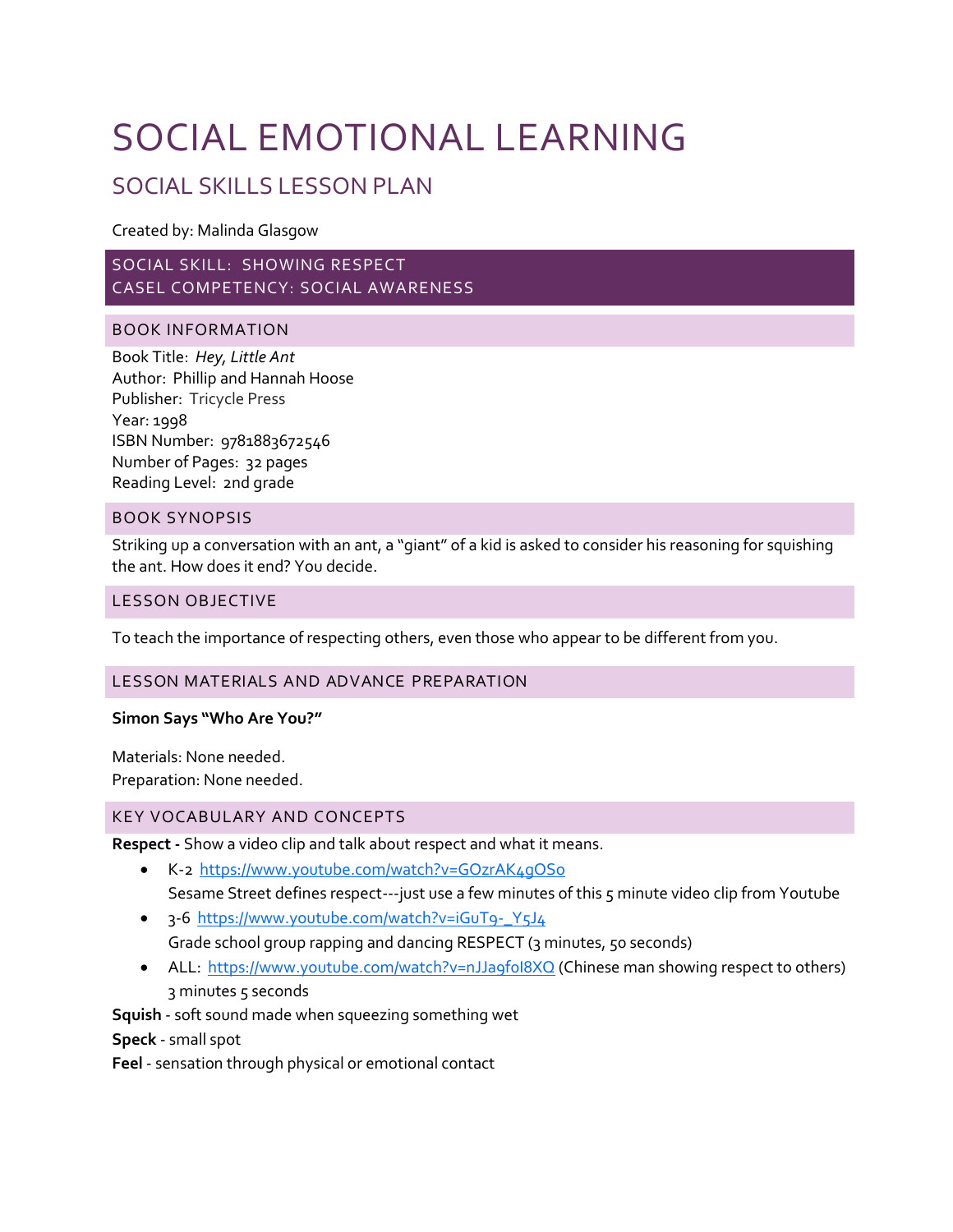#### PRE-READING ACTIVITY

Explain to the students that in this story we will read about a kid who has to make a decision about respecting someone a lot different than themselves.

#### READ THE BOOK

#### POST READING DISCUSSION

Ask the following questions:

- How are you like the boy in this story?
- How are you like the ant in this story?
- Should the boy "squish" the ant? Explain your answer.
- Why is respect important?
- How can we be more respectful in the classroom?
- How can you show more respect at home?

#### POST READING ACTIVITY

#### **Simon Says "Who are you?"**

Explain to students: We are going to play a version of "Simon Says," but in this version only some of you will follow to each command. You need to listen and watch carefully as you play the game. When we are done I will ask each student to tell one new thing that they learned about a classmate.

Lead a game of Simon Says. Providing directions such as the following:

- o Simon says "Everyone whose favorite sport is soccer, stand on one foot."
- o Simon says "Everyone who speaks more than one language, jump up and down."
- o

….And so on. Choose categories appropriate for your students.

At the end of the game, have students sit in a circle. Ask each student to name one way in which he or she is similar to another student. What do you have in common with another person? The trait they share should be something they didn't know before playing the game. Students might say, for example, "I didn't know that Jamar spoke Portuguese" or "I didn't know that Chantel was left-handed." Ask the students how knowing these new things will change the way they interact with their classmates. CLOSURE Post the poster (included), reminding students to be respectful